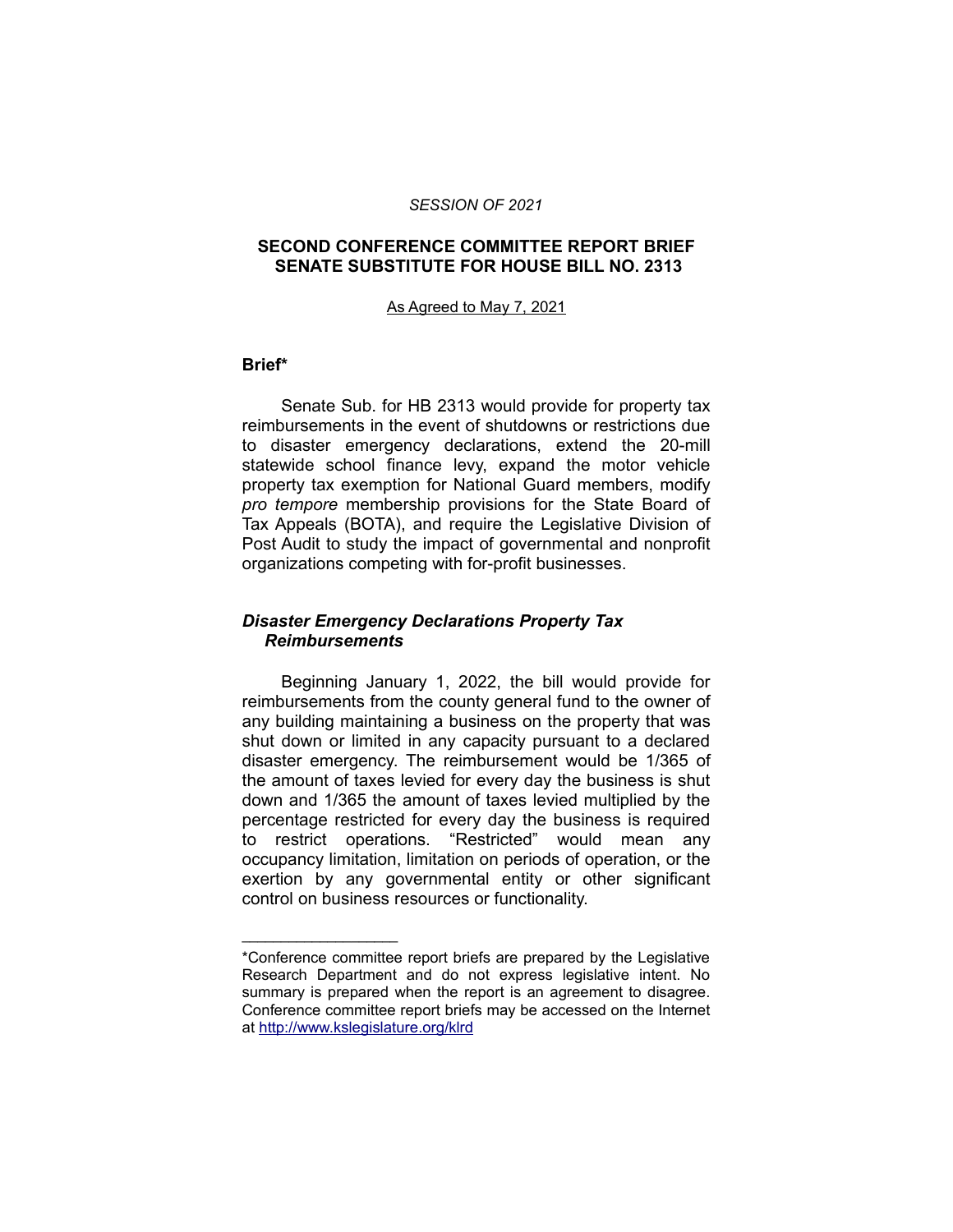If the State or any political subdivision of the State, other than the county, issued the order shutting down or restricting the business, such governmental entity would be required to reimburse the county for the cost of the reimbursement.

If the business on the property is not operated by the owner of the property, the property owner and the business operator would each be entitled to 50 percent of the reimbursement. The business operator would be permitted to assign the operator's share to the property owner as credit against any delinquent rent owed to the property owner.

# *Statewide School Finance Tax Levy*

The bill would re-authorize the 20-mill property tax levy for school years 2021-2022 and 2022-2023.

The bill would continue the exemption of residential property up to \$20,000 of its appraised valuation from the 20 mill property tax levy for taxable years 2021 and 2022.

# *National Guard Motor Vehicle Property Tax Exemption*

The bill would extend a vehicle property tax exemption for up to two motor vehicles to all current members in good standing of the Kansas Army National Guard, Kansas Air National Guard, or U.S. military reserve forces stationed in Kansas, beginning in tax year 2022. Under current law, members of the Kansas Army National Guard, Kansas Air National Guard, or Kansas reserve forces of the U.S. military receive the exemption only when stationed or assigned in Kansas under authority of Title 10 or 32 of the U.S. Code.

# *Board of Tax Appeals Pro Tempore Membership*

The bill would provide that a *pro tempore* member of BOTA may be appointed when there is any vacancy on the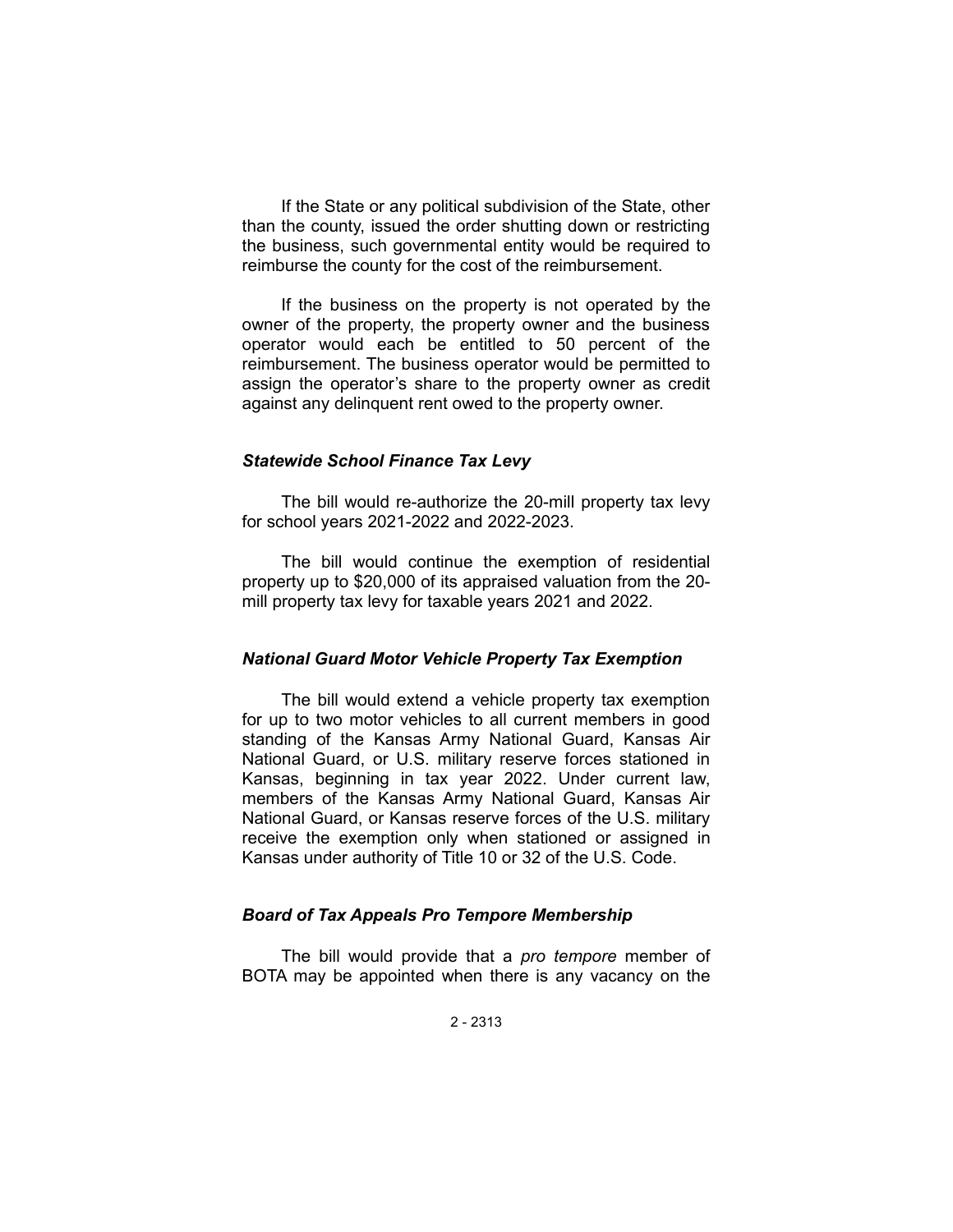Board. Current law requires two vacancies prior to the appointment of a *pro tempore* member.

## *Legislative Division of Post Audit Study*

The bill would require the Legislative Post Audit Committee to direct the Legislative Division of Post Audit to conduct a study of the impact of nonprofit organizations and governmental entities competing against for-profit businesses during calendar year 2021 and submit a final study report to the Legislature on or before January 15, 2022.

## **Conference Committee Action**

The second Conference Committee agreed to the Senate amendments to the bill and also agreed to remove the sunset on the Selective Assistance for Effective Senior Relief program, remove the provisions creating the Golden Years Homestead Property Tax Freeze Program and the COVID-19 Retail Storefront Property Tax Relief Act, and clarify the definition of "restricted" within the Disaster Emergency Declarations Property Tax Reimbursements.

# **Background**

The bill was introduced by the House Committee on Veterans and Military at the request of the Enlisted Association of the National Guard of Kansas and referred to the House Committee on Taxation. As introduced, it contained provisions related to the National Guard motor vehicle property tax exemption.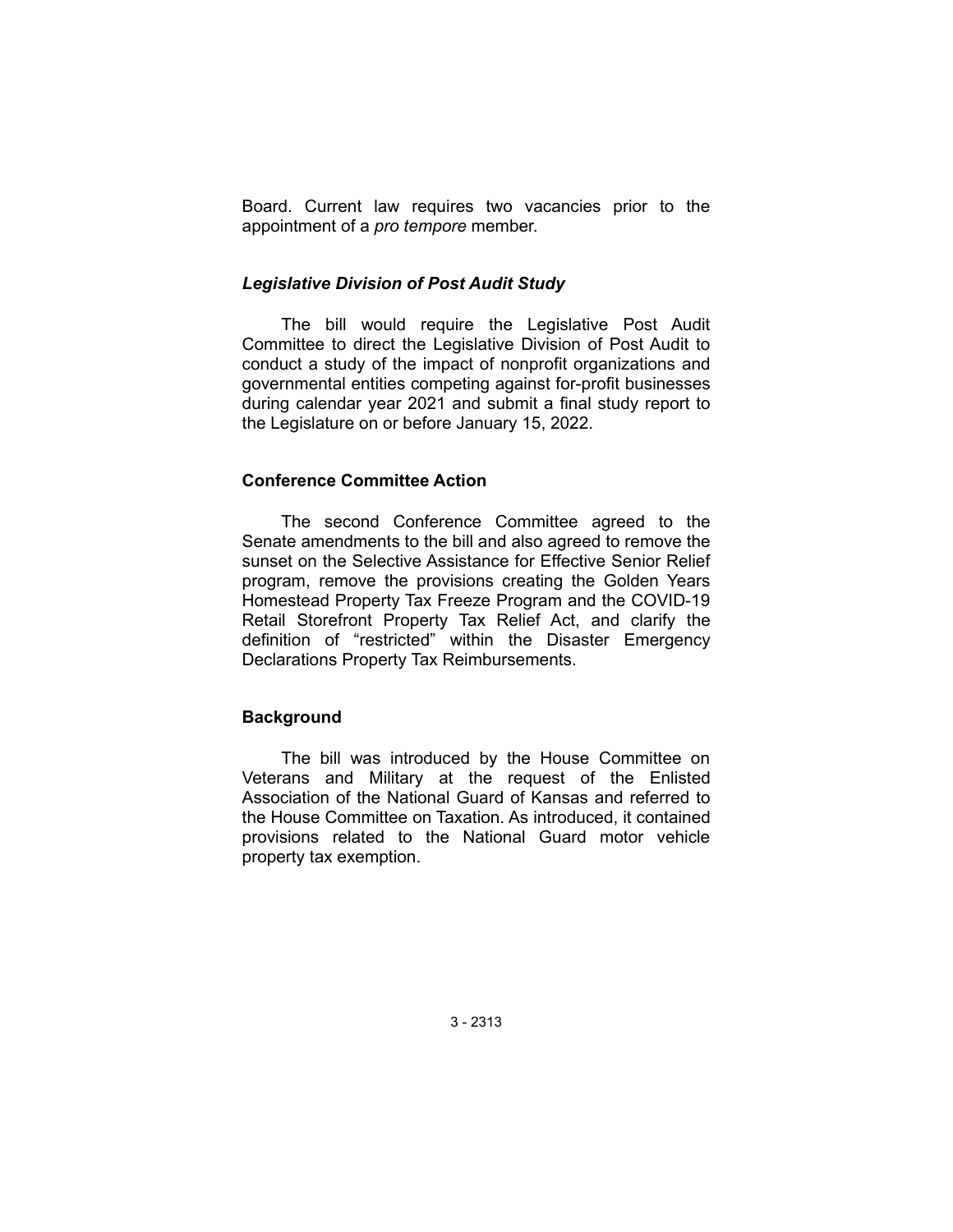# *HB 2313*

## *House Committee on Taxation*

In the House Committee hearing, **proponent** testimony was provided by a representative of the Enlisted Association of the National Guard of Kansas, who stated it is unfair to provide active duty military or guard reserve members with an exemption while excluding other Kansas airmen and soldiers, given that all of them help protect Kansas.

No other testimony was provided.

#### *Senate Committee on Assessment and Taxation*

In the Senate Committee hearing, **proponent** testimony was provided by two representatives of the Enlisted Association of the National Guard of Kansas, who stated the exemption is most appropriately provided to all current National Guard members.

No other testimony was provided.

The Senate Committee amended the bill to include the COVID-19 Retail Storefront Property Tax Relief Act and provisions related to disaster emergency declaration property tax reimbursements (similar to provisions in SB 149), the statewide school finance tax levy (SB 277), BOTA *pro tempore* membership, and an audit by the Legislative Division of Post Audit. [*Note:* The second Conference Committee retained these amendments.]

# *Senate Committee of the Whole*

The Senate Committee of the Whole amended the bill to insert the Golden Years Homestead Property Tax Freeze Act and the sunset of the Selective Assistance for Effective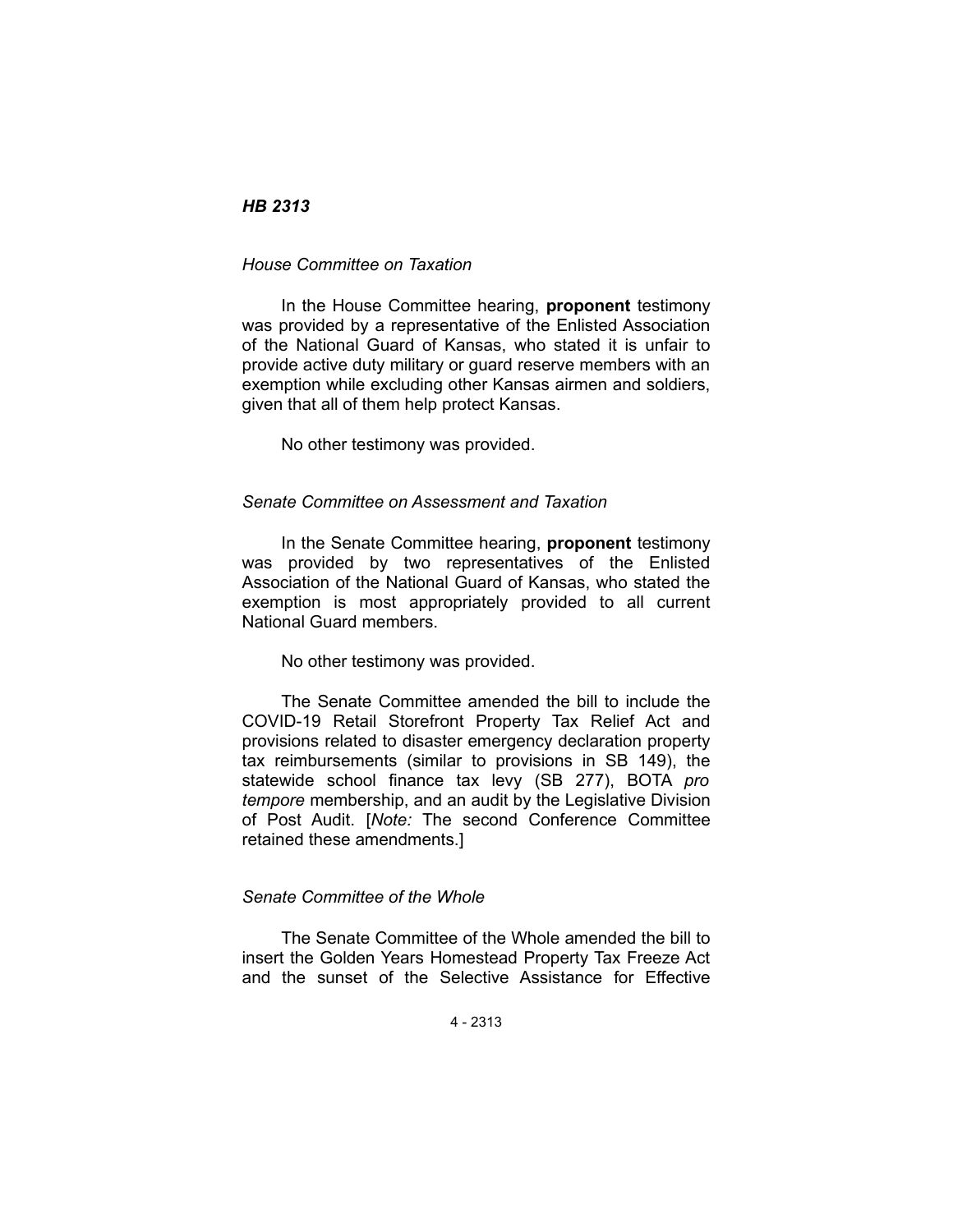Senior Relief tax credit. The Golden Years Homestead Property Tax Freeze Act had been introduced in SB 76. [*Note:* The second conference committee did not retain these amendments.]

In the Senate Committee on Assessment and Taxation hearing on SB 76, **proponent** testimony was offered by Senators Holland, Peck, and Pittman; a representative of the Kansas Association of Counties; and a private citizen. Written-only **proponent** testimony was offered by Senator Petersen, a representative of the Kansas Association of Realtors, and two private citizens. Proponents stated the bill would make property tax bills more affordable for senior citizens.

**Opponent** testimony was offered by a representative of the Kansas Chamber of Commerce, stating the bill would mask the true cost of property taxes and result in property tax shifts.

Written-only neutral testimony was offered by a representative of the Kansas Policy Institute.

# *SB 149 (Disaster Emergency Declarations Property Tax Reimbursements)*

The bill was introduced by the Senate Committee on Assessment and Taxation at the request of Representative Corbet.

# *Senate Committee on Assessment and Taxation*

At the Senate Committee hearing on the bill, **proponent** testimony was provided by representatives of the Kansas Chamber of Commerce and the Kansas Restaurant and Hospitality Association. Written-only **proponent** testimony was provided by Representative Corbet and a private citizen. Proponents stated the bill would reimburse business owners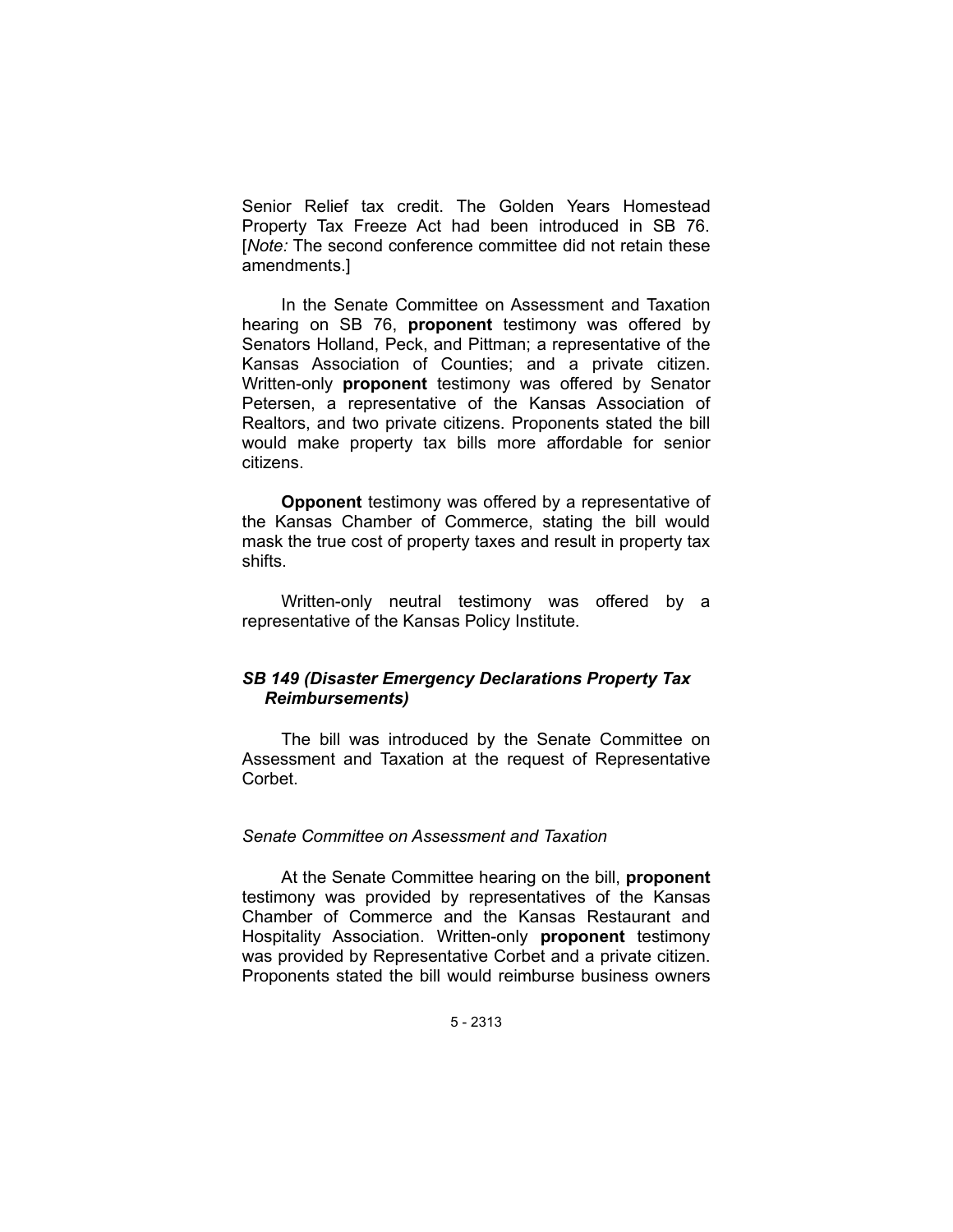for property taxes attributable to times when the businesses were shut down due to governmental orders.

**Opponent** testimony was provided by a representative of the Kansas Association of Counties. Written-only **opponent** testimony was provided by a representative of the Kansas Legislative Policy Group. Opponents stated the bill would place an undue burden on county budgets.

Written-only neutral testimony was provided by a representative of the League of Kansas Municipalities.

## *SB 277 (Statewide School Finance Tax Levy)*

The bill was introduced by the Senate Committee on Ways and Means at the request of Senator McGinn.

#### *Senate Committee on Assessment and Taxation*

At the Senate Committee hearing on the bill, **proponents** included Representative Jennings and representatives of United School Administrators of Kansas, USD 204 Bonner Springs, USD 252 Southern Lyon County, and USD 232 De Soto. Written-only **proponent** testimony was provided by representatives of the Kansas Association of School Boards and the Kansas State Board of Education. Proponents stated the statewide mill levy was necessary to finance schools and also requested certain date changes related to SB 13.

Neutral testimony was provided by a representative of the League of Kansas Municipalities.

6 - 2313